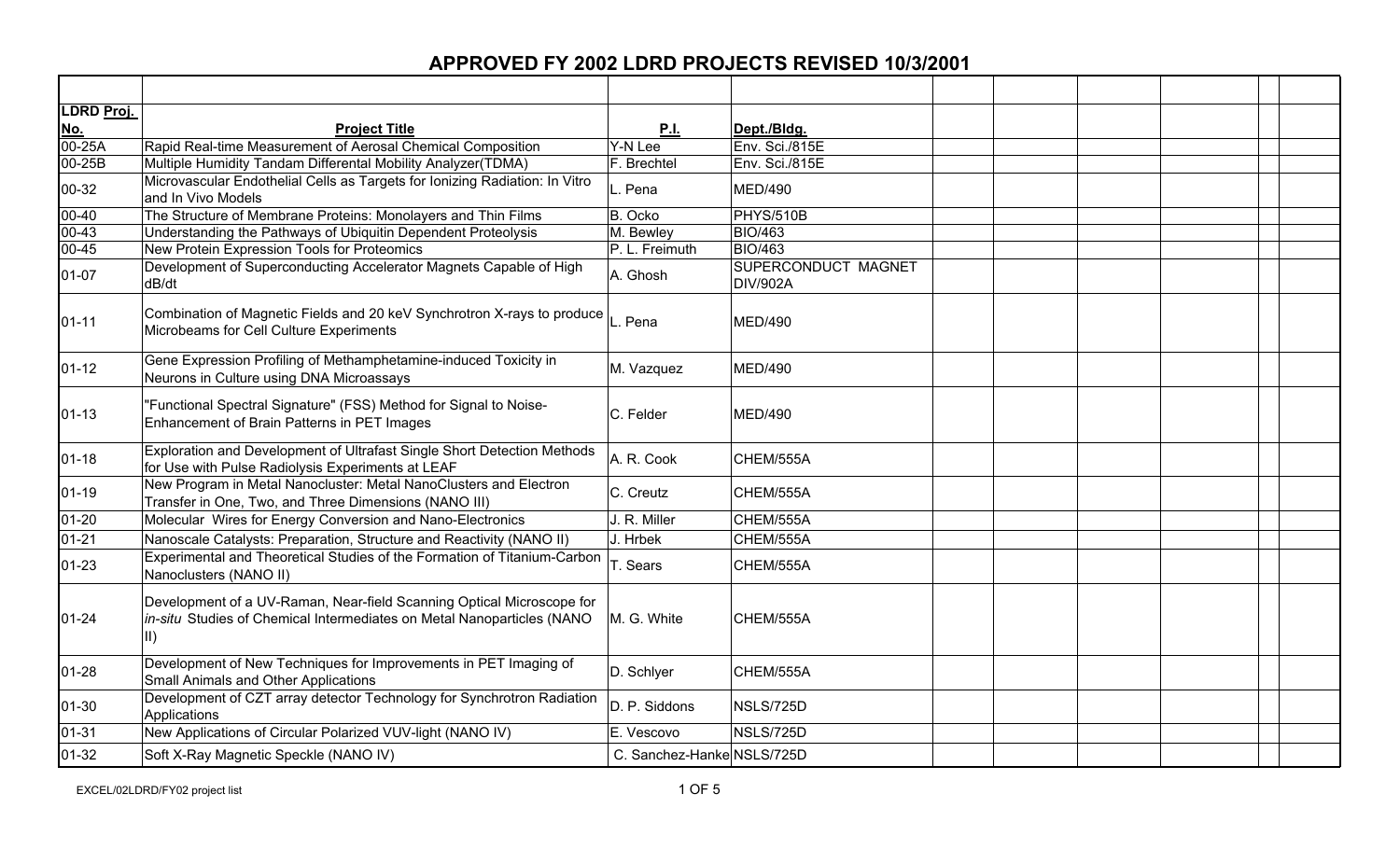| LDRD Proj.                                  |                                                                                                                                            |                       |                       |  |  |
|---------------------------------------------|--------------------------------------------------------------------------------------------------------------------------------------------|-----------------------|-----------------------|--|--|
|                                             | <b>Project Title</b>                                                                                                                       | <u>P.I.</u>           | Dept./Bldg.           |  |  |
| $\underline{\frac{{\sf N}{\sf o.}}{01-35}}$ | Prototype approaches for Infrared Nanospectroscopy                                                                                         | G. L. Carr            | NSLS/725D             |  |  |
| 01-36                                       | Pressure-Induced Protein Folding Monitored by Small Angle X-Ray<br>Scattering and Fourier Transform Infrared Microspectroscopy             | Lisa Miller           | NSLS/725D             |  |  |
| 01-38                                       | Soft Condensed Matter Probed by Low-energy Resonant Scattering                                                                             | W. Caliebe            | NSLS/725D             |  |  |
| 01-39                                       | Femto-Second Transmission Electron Microscope Based on Photocathode<br>RF Gun                                                              | X. J. Wang            | <b>NSLS/725C</b>      |  |  |
| $01 - 45$                                   | First-Principles Theory of the Magnetic and Electronic Properties of<br>Nanostructures (NANO IV)                                           | M. Weinert            | <b>PHYS/510A</b>      |  |  |
| $01 - 50$                                   | Cryo-EM for Solving Membrane Proteins                                                                                                      | J. F. Hainfeld        | <b>BIO/463</b>        |  |  |
| $01 - 51$                                   | Human DNA Damage Responses: DNA-PK and p53                                                                                                 | C. W. Anderson        | <b>BIO/463</b>        |  |  |
| 01-52A                                      | Molecular Mechanisms Underlying Structural Changes in the Adult Brain:<br>A Genetic Analyses                                               | J. J. Dunn            | <b>BIO/463</b>        |  |  |
| 01-58A                                      | Catalytic Microcombustion Systems                                                                                                          | C. R. Krishna         | <b>ES&amp;T/526</b>   |  |  |
| 01-62                                       | Mapping Electron Densities in Porphyrin Radical Crystals Using the NSLS                                                                    | K. M. Barkigia        | MA/480                |  |  |
| 01-67                                       | <b>High Sensitivity Mass Spectrometer</b>                                                                                                  | P. E. Vanier          | <b>NNS/197C</b>       |  |  |
| 01-78                                       | Development and Application of Cavity Ringdown Spectroscopy to the<br>Detection and Monitoring of Trace Chemical Species in the Atmosphere | A. J. Sedlacek        | Env. Sci./703         |  |  |
| 01-79                                       | Development of a High Field Magnet for Neutrino Storage Rings                                                                              | R. Gupta              | SUPER.MAGNET DIV/902A |  |  |
| $01 - 82$                                   | DNA-Nano Wires that AutoConnect in 3 Dimensions (NANO III)                                                                                 | J. F. Hainfeld        | <b>BIO/463</b>        |  |  |
| 01-85                                       | Carbon Nanotube Chemical Probes for Biological Membrane Attachment<br>Quantification (NANO III)                                            | B. Panessa-<br>Warren | Instrumentation/ 535B |  |  |
| 01-86                                       | Self-organized Nanoparticles for Probing charge Transfer at<br>Metallic/Organic Interfaces (NANO III)                                      | M. Strongin           | Physics/510B          |  |  |
| 01-87                                       | Charge Transfer on the Nano Scale: Theory (NANO III)                                                                                       | M. D. Newton          | CHEM/555A             |  |  |
| 01-88                                       | Charge Transport through Dye-Sensitized Nanocrystalline Semiconductor<br>Films (NANO III)                                                  | B. Brunschwig         | CHEM/555A             |  |  |
| 01-91                                       | Magnetic Nanodispersions (NANO IV)                                                                                                         | L. H. Lewis           | MA/480                |  |  |
| 01-93                                       | High Resolution Magneto-optical Study of Magnetic Nanostructures,<br>Nanocomposite functional and Superconducting Materials (NANO IV)      | Qiang Li              | MA/480                |  |  |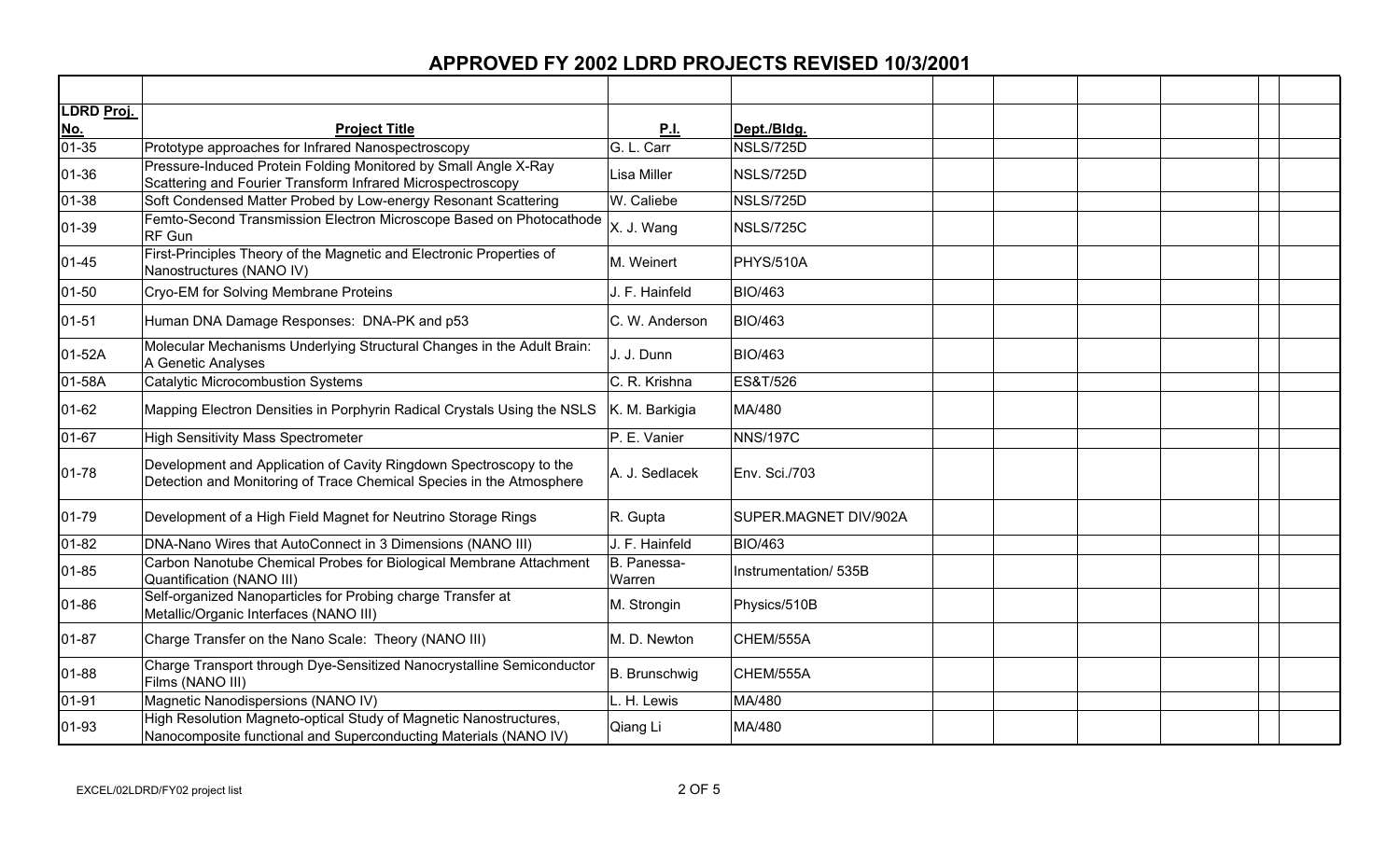| LDRD Proj. |                                                                                                                                          |                 |                |  |
|------------|------------------------------------------------------------------------------------------------------------------------------------------|-----------------|----------------|--|
| No.        | <b>Project Title</b>                                                                                                                     | P.I.            | Dept./Bldg.    |  |
| 01-97      | Size-Selected Quantum-Dots under Controlled Environmental Conditions<br>(NANO II)                                                        | D. Imre         | <b>ES/815E</b> |  |
| $02 - 02$  | Crystallization and X-ray Analysis of Membrane Proteins                                                                                  | D. Fu           | <b>BIO/463</b> |  |
| 02-03      | In Vitro Investigation of the DNA Double Strand Break Repair Mechanism<br>by Non-Homologous End-Joining in the context of Chromatin      | E. Lymar        | <b>BIO/463</b> |  |
| 02-08      | Creating a MicroMRI Facility for Research and Development                                                                                | H. Benveniste   | <b>MED</b>     |  |
| 02-09      | Targeting Tin-117m to Estrogen Receptors for Breast Cancer Therapy                                                                       | K. Kolsky       | <b>MED/801</b> |  |
| $02 - 16$  | Biomineralization of Actinides: A Mechanistic Study of the Microbial<br>Genesis of Novel and Stable Compounds                            | A.J. Francis    | EE/490A        |  |
| $02 - 17$  | Using Mini CO2-DIAL for Verification and Long-Term Monitoring of Cover<br>Systems                                                        | J. Heiser       | EE/830         |  |
| 02-22      | <b>Electrical Systems Reliability</b>                                                                                                    | R. Bari         | <b>NE/475B</b> |  |
| $02 - 24$  | Liquid Fuel Gasifier for Combustion and Fuel Cells                                                                                       | T. Butcher      | <b>NE/526</b>  |  |
| $02 - 31$  | Study of a Power Source for Nano-Devices                                                                                                 | M. Lin          | <b>NE/815</b>  |  |
| $02 - 42$  | Ultrafast Nonlinear Spectroscopic Studies of Model Catalytic Surfaces                                                                    | N. Camillone    | Chem           |  |
| $02 - 45$  | Combined Use of Radiotracers and Positron Emission Imaging in<br>Understanding the Integrated Response of Plants to Environmental Stress | R. Ferrieri     | Chem/901       |  |
| 02-46      | Arranging Nanoparticles into Arbitrary Patterns with Optical Trapping                                                                    | C. Fockenberg   | Chem/555A      |  |
| 02-48      | Advanced Multidimensional Techniques to Explore the Biochemical and<br>Behavioral Consequences of VOC Exposure                           | M. R. Gerasimov | Chem/555A      |  |
| 02-49      | Project to Detect pp and 7Be Solar Neutrinos in Real Time: LENS, the Low R. Hahn<br><b>Energy Neutrino Spectrometer</b>                  |                 | Chem/555A      |  |
| 02-53      | Combined Theoretical and Experimental Study of Crystal Lattice Defects in<br><b>Complex Transition Metal Oxides</b>                      | J. Davenport    | Mat Sci/DA/515 |  |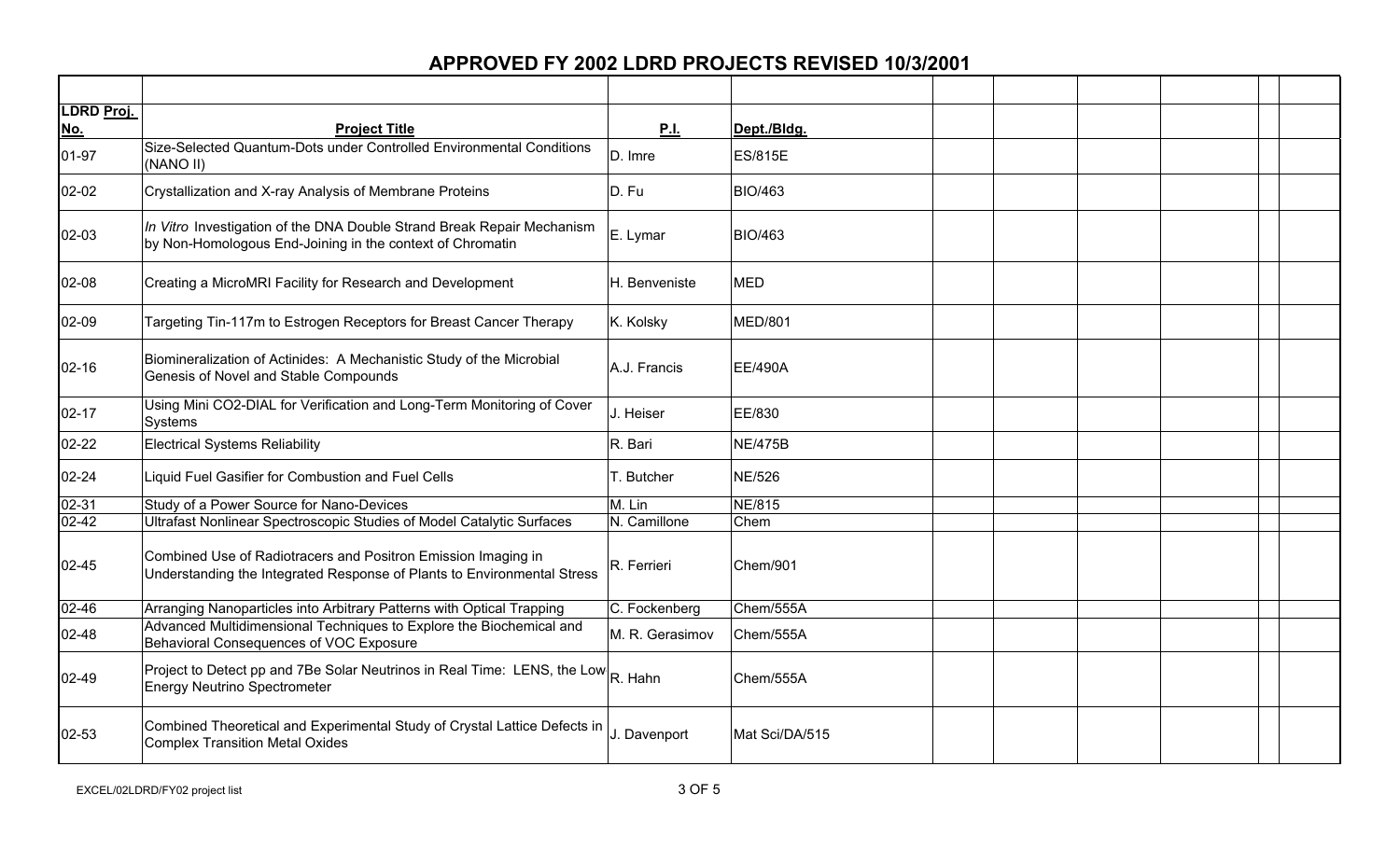| LDRD Proj.          |                                                                                                                                                        |                          |                                         |  |  |  |
|---------------------|--------------------------------------------------------------------------------------------------------------------------------------------------------|--------------------------|-----------------------------------------|--|--|--|
| <u>No.</u><br>02-55 | <b>Project Title</b><br>Chemical Sensors: Immobilization of Organometallic Complexes into Sol-<br>gel Matrices                                         | <b>P.I.</b><br>M. Renner | Dept./Bldg.<br>Mat Sci/ES&T/555         |  |  |  |
| 02-56               | Size Dependence of Catalytic Reactivity of Iron Oxide Nanocrystals                                                                                     | S. Wong                  | Mat Sci/ES&T/480                        |  |  |  |
| 02-58               | Femtosecond Synchronization for Ultra-Short Pulse DUV-FEL Radiation                                                                                    | W. Graves                | NSLS/725D                               |  |  |  |
| 02-62               | Rapid Wavelength Tunability for the DUV-FEL                                                                                                            | B. Sheehy                | NSLS/725D                               |  |  |  |
| 02-66               | High-Gain Harmonic-Generation at the DUV/FEL                                                                                                           | L.H. Yu                  | <b>NSLS/725C</b>                        |  |  |  |
| 02-67               | Biomineralization: A Route to Advanced Materials                                                                                                       | E. DiMasi                | <b>Condensed Matter</b><br>Physics/510B |  |  |  |
| 02-70               | Theory of Electronic Transport in Nanostructures and Low-Dimensional<br>Systems                                                                        | A. Tsvelik               | Condensed Matter Physics/               |  |  |  |
| 02-71               | Pressure in Nanopores                                                                                                                                  | T. Vogt                  | <b>Condensed Matter</b><br>Physics/510B |  |  |  |
| 02-84a              | Genomic Selex to study Protein DNA/RNA Interactions in Ralstonia<br>metallidurans CH34 Regulating Heavy Metal Homeostasis and Resistance               | D. van der Lelie         | <b>BIO/463</b>                          |  |  |  |
| 02-84b              | Lead Resistance in Ralstonia metallidurans CH34                                                                                                        | D. van der Lelie         | <b>BIO/463</b>                          |  |  |  |
| 02-85               | Design of a Ralstonia mettallidurans Two-Hybrid Protein System for<br>Studying Signaling Pathways Regulating Heavy Metal Homeostatis and<br>Resistance | S. Taghavi               | <b>BIO/463</b>                          |  |  |  |
| 02-86               | <b>Ultrafast X-Ray Science</b>                                                                                                                         | S. Dierker               | NSLS/725B                               |  |  |  |